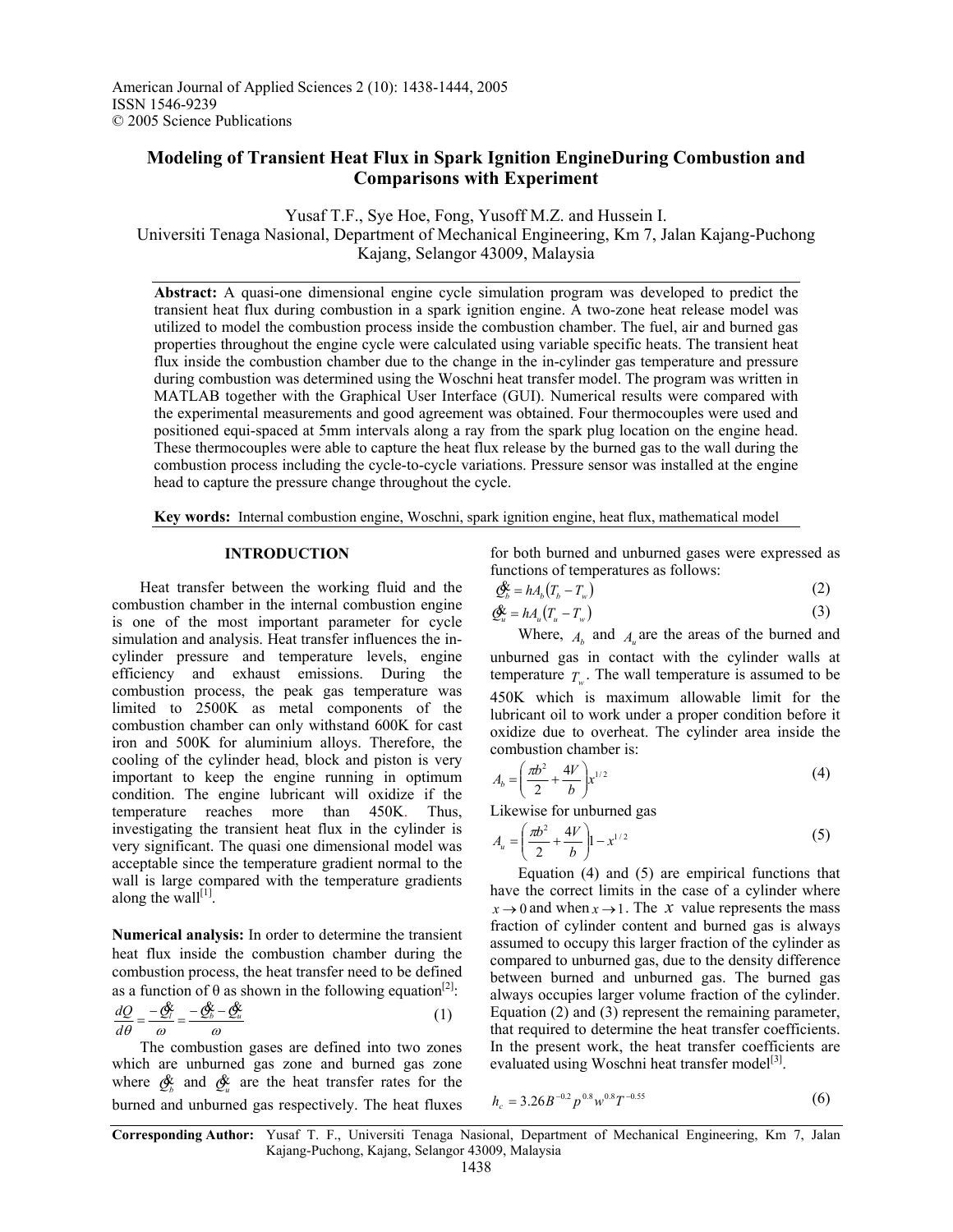Where:

 $b =$ bore

 $p$  = pressure

*T* = temperature

 $w$  =average cylinder gas velocity

 The average gas velocity is always assumed to be proportional to the mean piston speed during the intake, compression and exhaust stroke. However, during the combustion process, the gas velocity is a function of density due to temperature and pressure rise. Thus, the average gas velocity is

$$
w = C_1 S_p + C_2 \left[ \frac{V_d T_r}{P_r V_r} \right] (P - P_m)
$$
 (7)

Where:

 $V_d$  = piston displacement

 $S_n$  = mean piston speed

 $T<sub>r</sub>$  = reference temperature

 $p_r$ ,  $V_r$  = pressure and volume at initial condition

 $p_{n}$  = motored pressure

 $C_1 = 2.28$ ,  $C_2 = 0.0$  *during the compression stroke* 

 $C_1 = 2.28$ ,  $C_2 = 0.00324$  during the combustion and expansion stroke

 In order to determine the average gas velocity, the pressure and temperature histories throughout the cycle are required. Both of these parameters are functions of thermodynamic properties. Based on the first law of thermodynamics $^{[2]}$ ,

$$
\Delta U = Q - W \tag{8}
$$

 Where, the change of internal energy of any system is equal to the difference between the heat transfer and work generated by the system. The above equation can be expressed in differential form and when applied to a control volume encasing the cylinder content, the equation becomes:

$$
m\frac{du}{d\theta} + u\frac{dm}{d\theta} = \frac{dQ}{d\theta} - P\frac{dV}{d\theta} - \frac{nR_1h_1}{\omega}
$$
(9)

 $m\mathbf{k}$  = mass flow rate

 $h_1$  = enthalpy of the blowby masses

 $u$  = internal energy

 $Q$  = heat transfer

 $p$  = pressure

 $V =$ volume

 $\theta$  = crank angle

 $\omega$  = engine speed

#### **Thermodynamic properties**

**Specific internal energy:** Since the thermodynamic properties change with respect to temperature and pressure, two MATLAB subroutines were programmed to return the thermodynamic properties throughout the engine cycle. The unburned routine was used to calculate the fuel-air-residual gas mixture using low temperature combustion modelling. The internal energy, enthalpy and specific heats are function of pressure and temperature. On the other hand, in the *burned* routine, ten combustion species were tracked during the combustion process using chemical equilibrium combustion model. Both of these routines return partial derivatives in logarithmic form, which are required in the subsequent calculations. The specific internal energy of the system is given $[2]$ 

$$
u = \frac{U}{m} = xu_b + (1 - x)u_u
$$
 (10)

 Since there are two combustion zones inside the cylinder, *x* represents the mass fraction of the burned gas,  $u_k$  is the internal energy of the burned gas at temperature  $T_b$  and  $u_u$  is the internal energy of the unburned gas at temperature  $T_{\mu}$ . The internal energy of the burned gas is function of both temperature and pressure.

$$
u_b = u_b(T_b, P) \tag{11}
$$

and the derivatives will be

$$
\frac{du_b}{d\theta} = \frac{\partial u_b}{\partial T_b} \frac{dT_b}{d\theta} + \frac{\partial u_b}{\partial P} \frac{dP}{d\theta}
$$
(12)

by substituting the logarithmic form of partial derivatives return by the *burned* routine<sup>[2]</sup>

$$
\frac{du_b}{d\theta} = \left(c_{p_b} - \frac{Pv_b}{T_b} \frac{\partial \ln v_b}{\partial \ln T_b}\right) \frac{dT_b}{d\theta} - v_b \left(\frac{\partial \ln v_b}{\partial \ln T_b} + \frac{\partial \ln v_b}{\partial \ln P}\right) \frac{dP}{d\theta} \tag{13}
$$

and for the unburned gases

$$
\frac{du_u}{d\theta} = \left(c_{p_u} - \frac{Pv_u}{T_u} \frac{\partial \ln v_u}{\partial \ln T_u}\right) \frac{dT_u}{d\theta} - v_u \left(\frac{\partial \ln v_u}{\partial \ln T_u} + \frac{\partial \ln v_u}{\partial \ln P}\right) \frac{dP}{d\theta} \tag{14}
$$

Equation (10) can be expressed in derivatives form as follows,

$$
m\frac{du}{d\theta} = \left[x\frac{du_b}{d\theta} + (1-x)\frac{du_u}{d\theta} + (u_b - u_u)\frac{dx}{d\theta}\right]m
$$
 (15)

Substituting equations (13) and (14) into equation (15),

$$
m\frac{du}{d\theta} = mx \left( c_{p_b} - \frac{Pv_b}{T_b} \frac{\partial \ln v_b}{\partial \ln T_b} \right) \frac{dT_b}{d\theta} +
$$
  

$$
m(1-x) \left( c_{p_b} - \frac{Pv_u}{T_b} \frac{\partial \ln v_u}{\partial \ln T_u} \right) \frac{dT_u}{dT_u}
$$
 (16)

$$
m(1-x)\left(c_{\nu_u} - \frac{Pv_u}{T_u} \frac{\partial \ln v_u}{\partial \ln T_u}\right) \frac{dT_u}{d\theta}
$$
  

$$
-\left[mxv_b\left(\frac{\partial \ln v_b}{\partial \ln T_b} + \frac{\partial \ln v_b}{\partial \ln P}\right) + m(1-x)v_u\left(\frac{\partial \ln v_u}{\partial \ln T_u} + \frac{\partial \ln v_u}{\partial \ln P}\right)\right] \frac{dP}{d\theta}
$$
  

$$
+ m(u_b - u_u) \frac{dx}{d\theta}
$$

This equation defined the first term on the left hand side of equation (9).

**Specific volume:** The specific volume of the system can be expressed in a similar manner as the specific internal energy<sup>[2]</sup>

$$
v = \frac{U}{m} = xv_b + (1 - x)v_u
$$
 (17)

and the function form will be

$$
v_b = v_b(T_b, P)
$$
\nThe derivatives is

\n
$$
v_b = v_b(T_b, P) \tag{18}
$$

$$
\frac{dv_b}{d\theta} = \frac{\partial v_b}{\partial T_b} \frac{dT_b}{d\theta} + \frac{\partial v_b}{\partial P} \frac{dP}{d\theta}
$$
(19)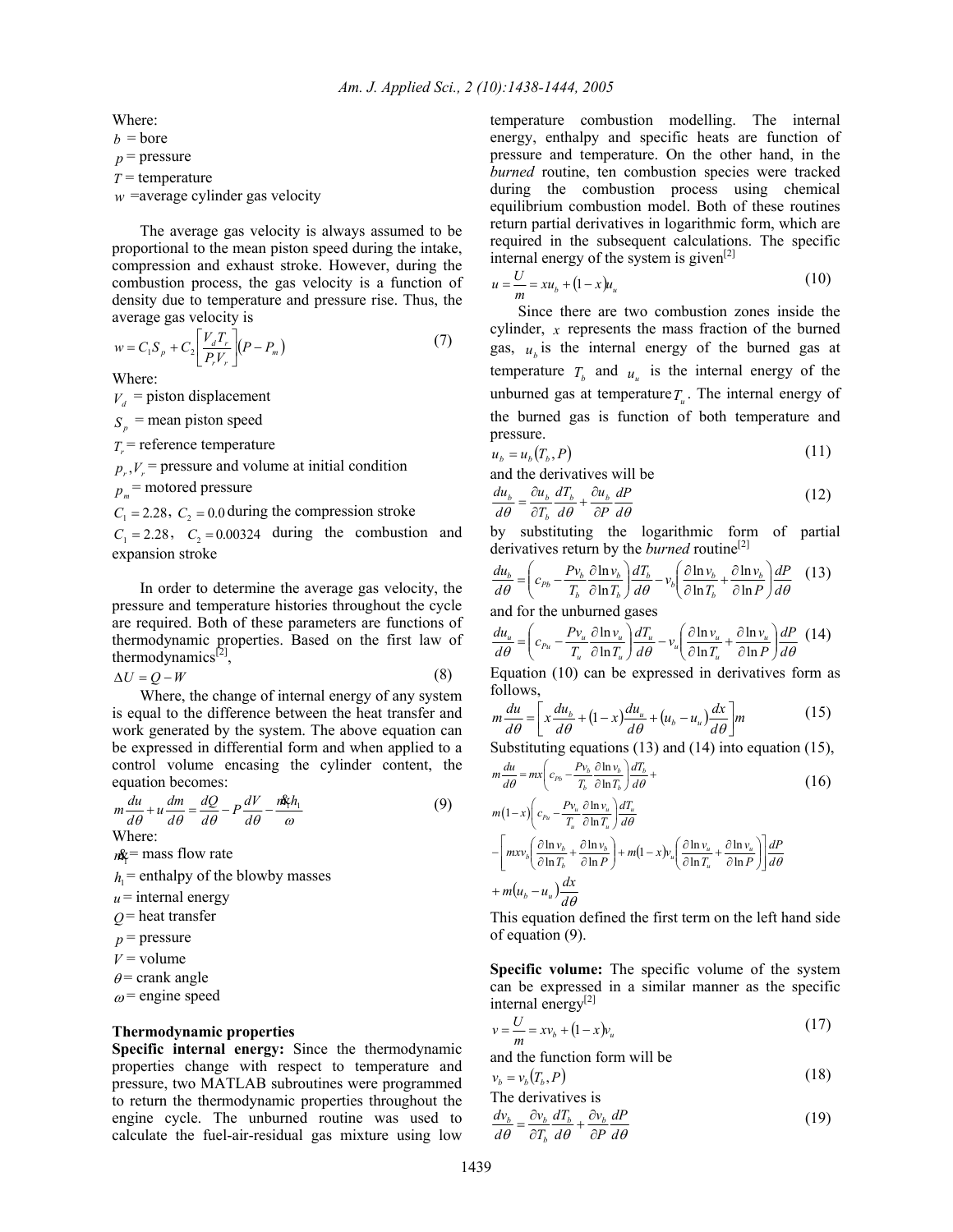by substituting the logarithmic form partial derivatives return by the *burned* routine

$$
\frac{dv_b}{d\theta} = \frac{v_b}{T_b} \frac{\partial \ln v_b}{\partial \ln T_b} \frac{dT_b}{d\theta} + \frac{v_b}{P} \frac{\partial \ln v_b}{\partial \ln P} \frac{dP}{d\theta}
$$
(20)

and for the unburned gas

$$
\frac{dv_u}{d\theta} = \frac{v_u}{T_u} \frac{\partial \ln v_u}{\partial \ln T_u} \frac{dT_u}{d\theta} + \frac{v_u}{P} \frac{\partial \ln v_u}{\partial \ln P} \frac{dP}{d\theta}
$$
(21)

Likewise, equation (17) becomes 
$$
1 \frac{W}{V} = \frac{1}{2} I
$$

$$
\frac{1}{m}\frac{dV}{d\theta} - \frac{V}{m^2}\frac{dm}{d\theta} = x\frac{dv_b}{d\theta} + (1-x)\frac{dv_u}{d\theta} + (v_b - v_u)\frac{dx}{d\theta}
$$
(22)

Substituting equations (20) and (21) into equation (22) yields

$$
\frac{1}{m}\frac{dV}{d\theta} + \frac{VC}{m\omega} = x\frac{v_b}{T_b}\frac{\partial \ln v_b}{\partial \ln T_b}\frac{dT_b}{d\theta} + (1-x)\frac{v_u}{T_u}\frac{\partial \ln v_u}{\partial \ln T_u}\frac{dT_u}{d\theta} \qquad (23)
$$

$$
+ \left[x\frac{v_b}{P}\frac{\partial \ln v_b}{\partial \ln P_b} + (1-x)\frac{v_u}{P}\frac{\partial \ln v_u}{\partial \ln P_b}\right]\frac{dP}{d\theta} + (v_b - v_u)\frac{dx}{d\theta}
$$

**Entropy:** The entropy was expressed in a functional form where<sup>[2]</sup>

$$
s_u = s_u(T_u, P) \tag{24}
$$

and the derivatives is:

$$
\frac{ds_u}{d\theta} = \left(\frac{\partial s_u}{\partial T_u}\right) \frac{dT_u}{d\theta} + \left(\frac{\partial s_u}{\partial P}\right) \frac{dP}{d\theta}
$$
\n(25)

Substituting the logarithmic form partial derivatives return by the *unburned* routine yields

$$
\frac{ds_u}{d\theta} = \left(\frac{C_{p_u}}{T_u}\right) \frac{dT_u}{d\theta} - \frac{v_u}{T_u} \frac{\partial \ln v_u}{\partial \ln T_u} \frac{dP}{d\theta} \tag{26}
$$

 The entropy of unburned gas was taken into account since the unburned gas was treat as an open system losing mass due to leakage and during combustion process. Moreover, the compression stroke is no longer defined as isentropic compression.

**Enthalpy:** During the process of engine running, some of the mass will be lost due to blowby past the piston rings. This loss in mass will cause enthalpy losses well and will decrease engine performance. Before the combustion process, unburned gas leaks past the piston rings and after the combustion process, the burned gas also leaks past the piston rings. These losses need to be taken in account in the calculation in order to obtain accurate result. In order to relate the enthalpy loss between unburned and burned gases, mass fraction is used to represent the composition as follows $[2]$ ,

$$
h_{l} = (1 - x^{2})h_{u} + x^{2}h_{b}
$$
 (27)

Likewise the enthalpy can be written in a function form  $h_b = h_b(T_b, P)$  (28)

and for unburned gas

$$
h_u = h_u(T_u, P) \tag{29}
$$

 The specific enthalpies for both burned and unburned gases were computed by the subroutines *burned* and *unburned* and return the values for the further calculations throughout the engine cycle. As mentioned earlier, this program utilized a variable specific heat calculation and the specific heat is assumed to follow a polynomial equation as follows<sup>[3]</sup>:

$$
\frac{C_p}{R} = a_1 + a_2 T + a_3 T^2 + a_4 T^3 + a_5 T^4
$$
\n(30)

Where,  $R$  is the gas constant and  $a$  is the curve fitted polynomials coefficients. Thus, since  $\left(\frac{\partial h}{\partial T}\right)_p = C_p$  $\left(\frac{\partial h}{\partial T}\right)_p = C$ ſ ∂  $\left(\frac{\partial h}{\partial r}\right)$  –  $\left(\frac{\partial h}{\partial r}\right)$ 

by varying the constant specific heat throughout the cycle, the enthalpy will change accordingly.

**Mass blowby pass rings:** The rate of change of mass with respect to crank angle is represented in equation (9). By considering the mass conservation equation and considering the mass lost due to the blowby past the piston rings, the rate of change of mass with respect to crank angle can be written as follows<sup>[2]</sup>:

$$
\frac{dm}{d\theta} = \frac{-n\mathbf{k}}{\omega} = \frac{-Cm}{\omega} \tag{31}
$$

Where,  $\omega$  is the engine rotational speed and the constant *C* is dependent on the ring design inside the engine. If the total mass loss is assumed to be 2.5%, the coefficient is 0.8.

**Burn fraction, mass and volume of the system:** The burn fraction was expressed in three different phases, compression, combustion and expansion $^{[3]}$ . Before the ignition/compression,

$$
x = 0 \tag{32}
$$

$$
x = \frac{1}{2} \left\{ 1 - \cos \left[ \frac{\pi \theta - \theta_s}{\theta_b} \right] \right\}
$$
 (33)

After the combustion/expansion,

During the combustion,

$$
x = 1 \tag{34}
$$

Were,  $\theta_{s}$  is the spark timing and  $\theta_{h}$  is the burn duration. The mass at any crank angle is assumed to be given by

$$
m = m_1 \exp[-C(\theta - \theta_1)/\omega]
$$
 (35)

Where,  $m_1$  is the mass at the start of the compression stroke assumed to be 180° before top dead centre (BTDC) and  $\theta_1$  is 180° BTDC. The cylinder volume is given by:

$$
\frac{V}{V_d} = \frac{1}{r-1} + \frac{1}{2} \left\{ \frac{l}{a} + 1 - \cos \theta - \left[ \left( \frac{l}{a} \right)^2 - \sin^2 \theta \right]^{1/2} \right\}
$$
(36)

Where, *r* is the compression ratio,  $\varepsilon$  is stroke to rod length ratio  $\left(\frac{s}{2l}\right)$ ſ *l s*  $\left(\frac{s}{2l}\right)$  and  $V_d$  is volume at top dead centre.

**Solution procedure:** It can be seen from equation (9) that all terms had been investigated and the only term left is the work term. The work done by the piston is equal to the product of pressure and the volume change with respect to crank angle. Solving the last term will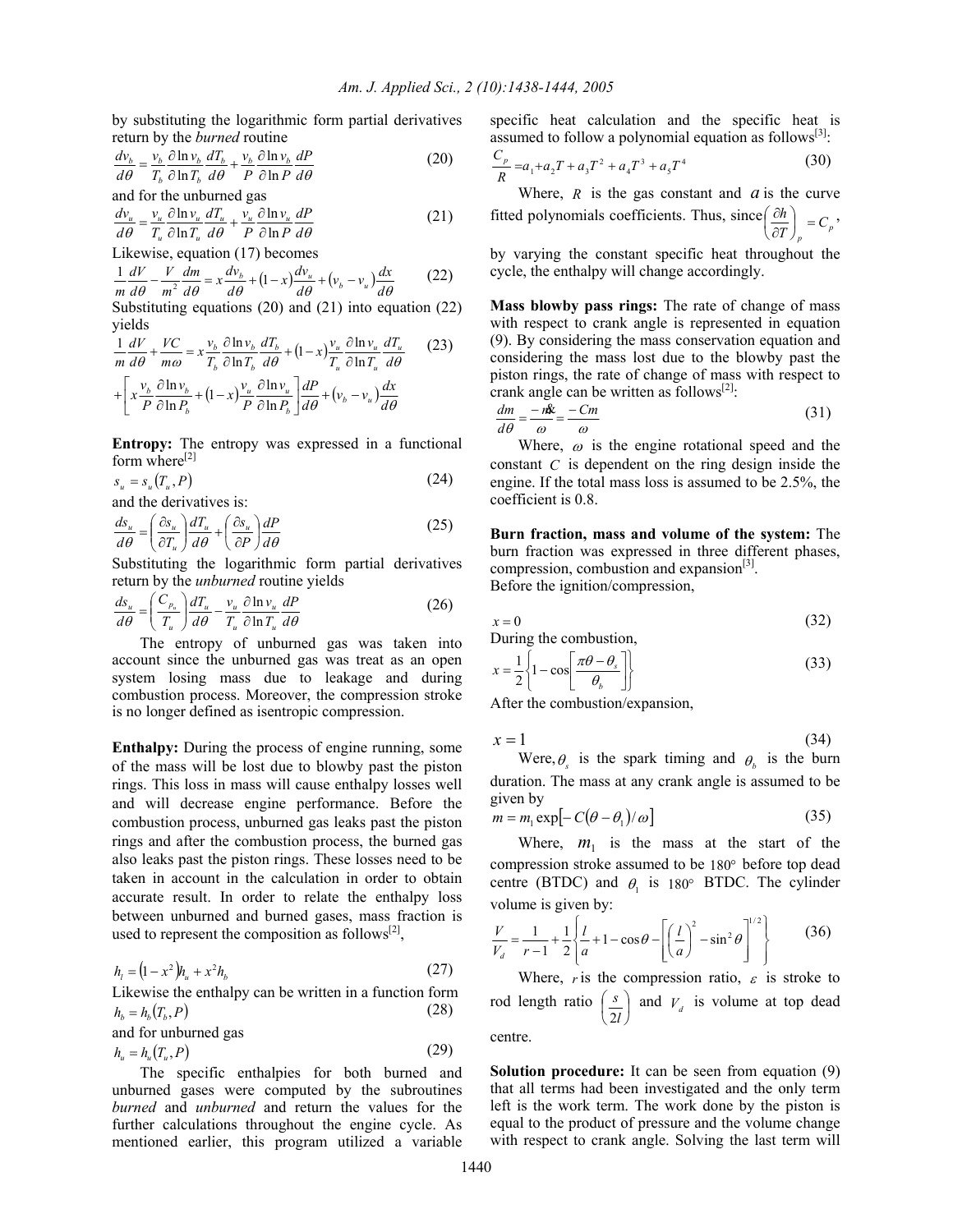give the output of pressure, temperature of burned gas, temperature of unburned gas, work done, heat loss and the enthalpy loss change with respect to crank angle<sup>[2]</sup>.

$$
\frac{dP}{d\theta} = f_1(\theta, P, T_b, T_u)
$$
\n(37)

$$
\frac{dT_b}{d\theta} = f_2(\theta, P, T_b, T_u)
$$
\n(38)

$$
\frac{dT_u}{d\theta} = f_3(\theta, P, T_b, T_u)
$$
\n(39)

 Since the work done, heat loss and enthalpy are related to the pressure, temperature of burned gas and unburned gas, simultaneous integration of all the above equations will give the pressure, temperature of burned gas, temperature of unburned gas, work done, heat loss and the enthalpy loss change throughout the engine cycle.

$$
\frac{dW}{d\theta} = f_4(\theta, P) \tag{40}
$$

$$
\frac{dQ_l}{d\theta} = f_s(\theta, P, T_b, T_u)
$$
\n(41)

$$
\frac{dH_t}{d\theta} = f_{6}(\theta, P, T_b, T_u)
$$
\n(42)

 However, in order to solve the equations above, another equation need to be derived based on the thermodynamic properties. The unburned gas was treating as an open system losing heat (*Q*) due to the mass transfer and the irreversibility such as mixing:

$$
-\underline{\mathcal{O}}_u^{\mathbf{c}} = \omega m (1-x) T_u \frac{ds_u}{d\theta} \tag{43}
$$

 Substituting equation (26) into equation (43) to eliminate  $\frac{ds_u}{\text{gives}}$ 

$$
d\theta
$$
\n
$$
c_{p_u} \frac{dT_u}{d\theta} - v_u \frac{\partial \ln v_u}{\partial \ln T_u} \frac{dP}{d\theta} = \frac{-h \left(\frac{\pi b^2}{2} + \frac{4V}{b}\right)}{om} \left(\frac{1 - x^{1/2}}{1 - x}\right) \left(T_u - T_w\right) \tag{44}
$$

 Thus, equation (9), (23) and (44) yields the solutions for equation (37), (38) and (39). The six equations are then integrated by using the *ode45* function in MATLAB. The *ode45* uses the Runge-Kutta integration to integrate the  $ODEs^{[2]}$ .

$$
\frac{dP}{d\theta} = \frac{A + B + C}{D + E} \tag{45}
$$

$$
\frac{dT_b}{d\theta} = \frac{-h\left(\frac{\pi b^2}{2} + \frac{4V}{b}\right)x^{1/2}(T_u - T_w)}{\omega mc_{P_b} x} + \frac{v_b}{c_{P_b}} \frac{\partial \ln v_b}{\partial \ln T_b} \left(\frac{A + B + C}{D + E}\right)
$$

$$
+\frac{h_u - h_b}{xc_{p_b}} \left[ \frac{dx}{d\theta} - \left(x - x^2\right) \frac{C}{\omega} \right]
$$
\n(46)

$$
\frac{dT_u}{d\theta} = \frac{-h\left(\frac{\pi b^2}{2} + \frac{4V}{b}\right)\left(1 - x^{1/2}\right)\left(T_u - T_w\right)}{\omega mc_{P_u}\left(1 - x\right)} + \frac{v_u}{c_{P_u}}\frac{\partial \ln v_u}{\partial \ln T_u}\left(\frac{A + B + C}{D + E}\right) \tag{47}
$$

$$
\frac{dW}{d\theta} = P\frac{dV}{d\theta} \tag{48}
$$

$$
\frac{dQ_t}{d\theta} = \frac{h}{\omega} \left( \frac{\pi b^2}{2} + \frac{4V}{b} \right) \left[ x^{1/2} (T_b - T_u) + \left( 1 - x^{1/2} \right) (T_u - T_w) \right] \tag{49}
$$

$$
\frac{dH_t}{d\theta} = \frac{Cm}{\omega} \left[ \left( 1 - x^2 \right) h_u + x^2 h_b \right] \tag{50}
$$

Where:

$$
A = \frac{1}{m} \left( \frac{dV}{d\theta} + \frac{VC}{\omega} \right)
$$
(51)  

$$
B = h \frac{\left( \frac{\pi b^2}{2} + \frac{4V}{b} \right)}{\omega m} \left( \frac{v_b}{c_{P_b}} \frac{\partial \ln v_b}{\partial \ln T_b} x^{1/2} \frac{T_b - T_w}{T_b} + \frac{v_u}{m} \frac{\partial \ln v_u}{\partial \ln T_u} \left( 1 - x^{1/2} \right) \frac{T_u - T_w}{T_w} \right)
$$
(52)

$$
+\frac{v_u}{c_{P_u}}\frac{\partial \ln v_u}{\partial \ln T_u}\left(1-x^{1/2}\right)\frac{T_u-T_w}{T_u}
$$
\n(52)

$$
C = -(v_b - v_u) \frac{dx}{d\theta} - v_b \frac{\partial \ln v_b}{\partial \ln T_b} \frac{h_u - h_b}{c_B T_b} \left[ \frac{dx}{d\theta} - \frac{(x - x^2)C}{\omega} \right]
$$
(53)

$$
D = x \left[ \frac{v_b^2}{c_{P_b} T_b} \left( \frac{\partial \ln v_b}{\partial \ln T_b} \right)^2 + \frac{v_b}{P} \frac{\partial \ln v_b}{\partial \ln P} \right]
$$
(54)

$$
E = (1 - x) \left[ \frac{v_u^2}{c_{p_u} T_u} \left( \frac{\partial \ln v_u}{\partial \ln T_u} \right)^2 + \frac{v_u}{P} \frac{\partial \ln v_u}{\partial \ln P} \right]
$$
(55)

 Equation (45) and (46) are the main focus of this study. Both pressure and burned temperature history was used to calculate the heat transfer coefficient by using Woschni model and compare with the experimental results. To simulate the engine cycle, some parameter was taken from the engine geometry such as bore, stroke and compression ratio. The air fuel ratio at 2180rpm, spark timing and initial pressure are taken from the experiment as the input data for the simulation.



Fig. 1: Pressure history throughout the engine cycle



cycle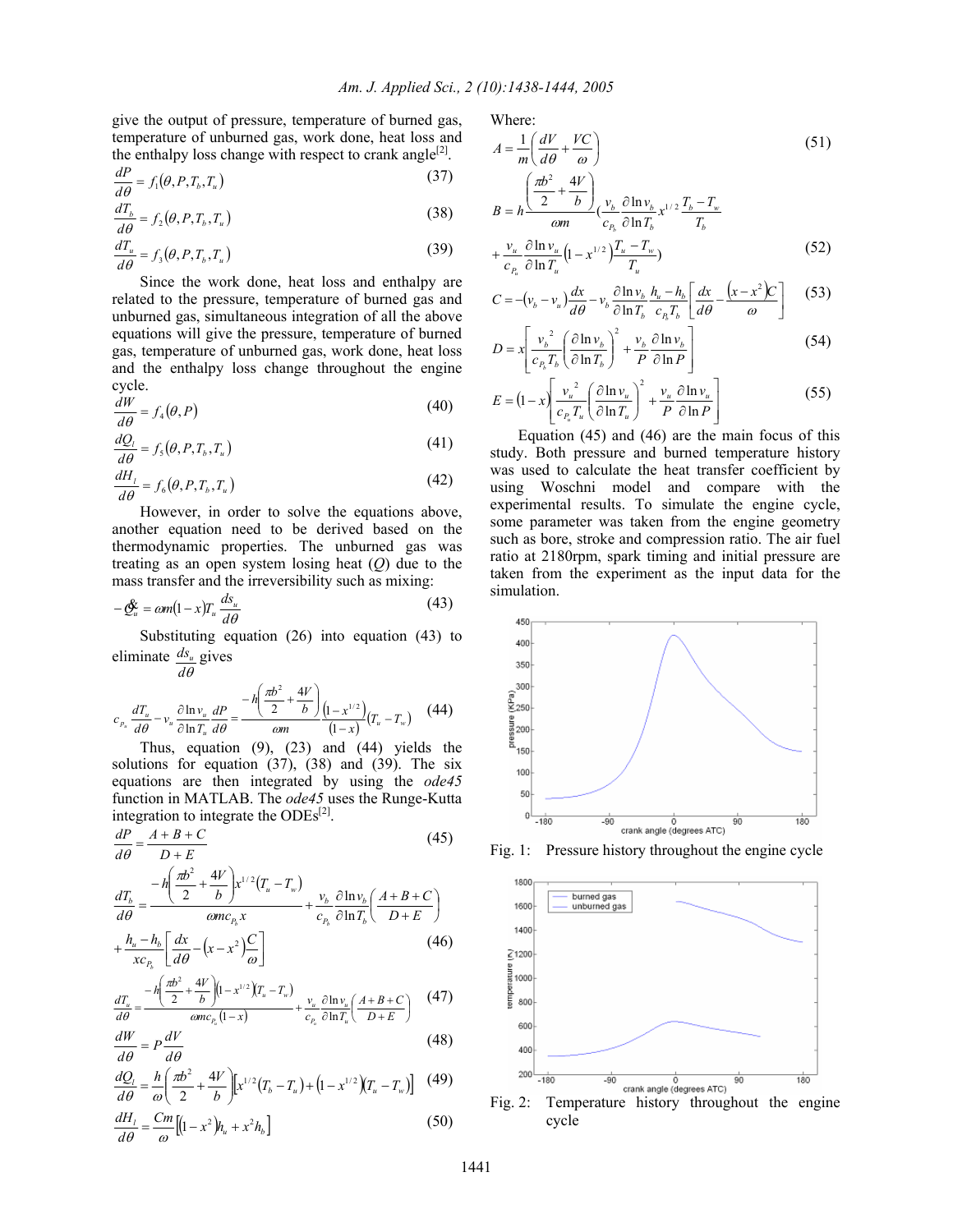The simulation was developed under no-load operating conditions. The pressure change from compression stroke to expansion was clearly shown in Fig. 1 whereas the unburned and burned gas temperature was shown in Fig. 2. Both pressure and temperature history was very useful parameter to determine the heat flux of the engine cycle. The unburned gas temperature was usually referred to the residual gas whereby the burned gas temperature was referring to the gaseous burning during the combustion.

# **Experimental investigation**

**Engine test bed:** The engine used for this investigation at the laboratories of University of Southern Queensland was a single cylinder four stroke Briggs and Stratton, model 92232, type 1245E1, 3.5hp vertical shaft, bore 65mm, stroke 44mm, compression ratio 6 and displacement volume of 146cm<sup>3</sup>. The main bearings are oil lubricated and the engine is air-cooled. To avoid the rotating magnetic field by the magneto ignition system interfering with the heat flux measurement, the ignition system was replaced with an electronic system. The pressure transducer and heat flux gauges were install at the cylinder head as shown in Fig. 3. The wires were passed through a hole drilled through the cylinder head and connected to the charge amplifier before it goes to the data acquisition system. The engine was operated at approximately 2180rpm without any loading apart from frictional losses and windage. A once per revolution signal from an infrared shaft encoder was used to identify the engine speed. The spark timing was also set relative to the signal from the shaft encoder, which is  $10.7^{\circ}$  BTC<sup>[4]</sup>.







Fig. 3: Illustration of the pressure transducer and thermocouple locations

 Coaxial surface junction K-type thermocouple was constructed "in-house" by University of Southern Queensland as described $[5]$  and used for temperature measurement. The thermocouple junctions were constructed by using 120 abrasive grit where based on previous calibration work, the 120 grit or finer gives faster response less than 1µs. These thermocouples were installed at the engine head with epoxy which serves as an electrical insulator for the thermocouples. In order to determine the fluctuations in heat flux from the transient surface junction thermocouple measurements, the "thermal product" needs to be known. The "thermal product was defined as  $\sqrt{\alpha k}$ where  $\rho$  is the density, *c* is the specific heat and *k* is the thermal conductivity. From the previous calibration work, the effective thermal product of the gauges was taken as  $9000J/m^2Ks^{1/2}$ . The signals from thermocouples were amplified with a gain of 500 and then conditioned using electrical analogue units as described $[6]$ . The voltage signal from this analogue units, pressure transducer and the crank angle encoder were recorded using two digital oscilloscopes (Tektronix TDS420A). Each signal was recorded at either 100kSamples/s or 5kSamples/s with a total of 30k samples for each signal. The in-cylinder pressure was measured by a commercial quartz pressure transducer (PCB mode number 112B11) and an inline charge amplifier (PCB model number 402A03) was used. The pressure transducer was set to have a sensitivity of 0.153mV/kPA for temperature lower than 300ºC.



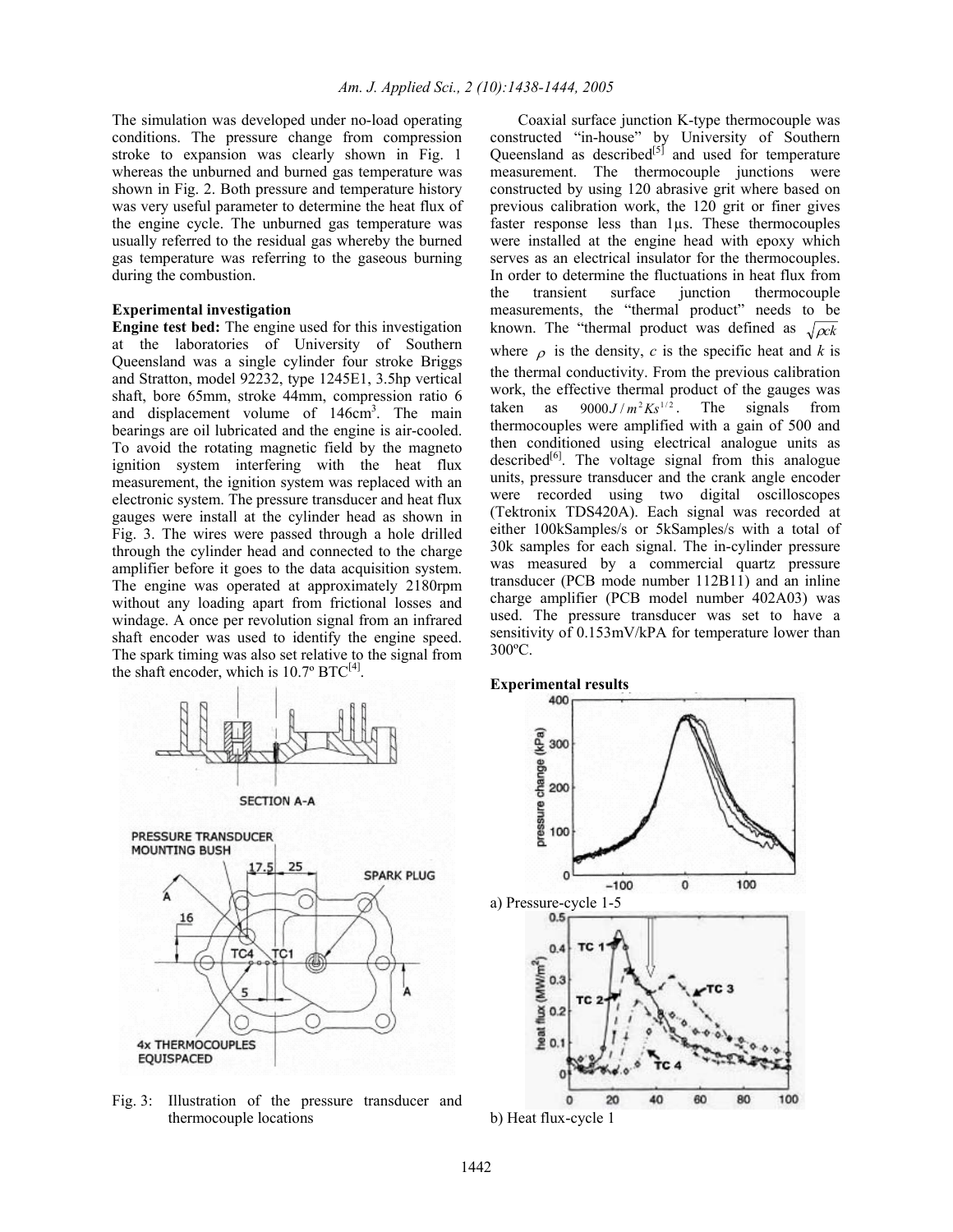

f) Heat flux-cycle 5

Fig. 4: a-f: Pressure and heat flux from 5 consecutive  $cycles^{[6]}$ 

 Figure 4b, c, d, e and f show the heat flux cycle of each thermocouple. The arrow sign indicated the cold structure occurred during the combustion. The heat flux was recorded by TC1 before TC2, TC3 and TC4 since

it placed just beside the spark plug. Figure 4b shows the significant rises of heat flux of TC1 and TC2 whereas TC3 and TC4 have significant decay of it. The pressure of each consecutive cycle appears to be similar where Fig. 4a shows the pressure as a change relative to the lowest value measure in the cycle. The peak pressure difference was about 350kPa, which is relatively low.

# **RESULTS AND DISCUSSION**

 The mathematical model was developed based on the variation of thermodynamic properties calculations. The thermodynamic properties that used in this model were put in empirical function ,where *x* value represents the mass fraction of the burnt cylinder content. Practically, *x* has left as a parameter to be determined from experiments, otherwise more complicated scheme may be used based on the assumption of the flame shape. Since the mass fraction differentiate the burned and unburned gas region, the value of *x* has a significant effect on the accuracy of the results. The temperature history that obtained from the simulation was use in equation (2) and (3) in order to determine the heat flux of unburned and burned gas regions. In this case, the burned gas region was only used to be compared with the experimental result since the heat flux was recorded during the combustion phase only. The simulation was in one dimensional and this is acceptable due to the gradient normal to the wall is large compare with the temperature gradient along the wall. Moreover, the temperature differences along the wall decay rapidly since the epoxy seal serves as an insulator to the thermocouple body. A 100 of consecutive heat flux cycles during combustion was simulated and plotted to be compared with the experimental data. In order to obtain closed practical results, engine specifications such as bore, stroke, spark timing, rpm, compression ratio and ignition timing should be used as an input data for this mathematical model. The experimental heat flux was found to be slightly lower than numerical one.



Fig. 5: Heat flux vs. crank angle